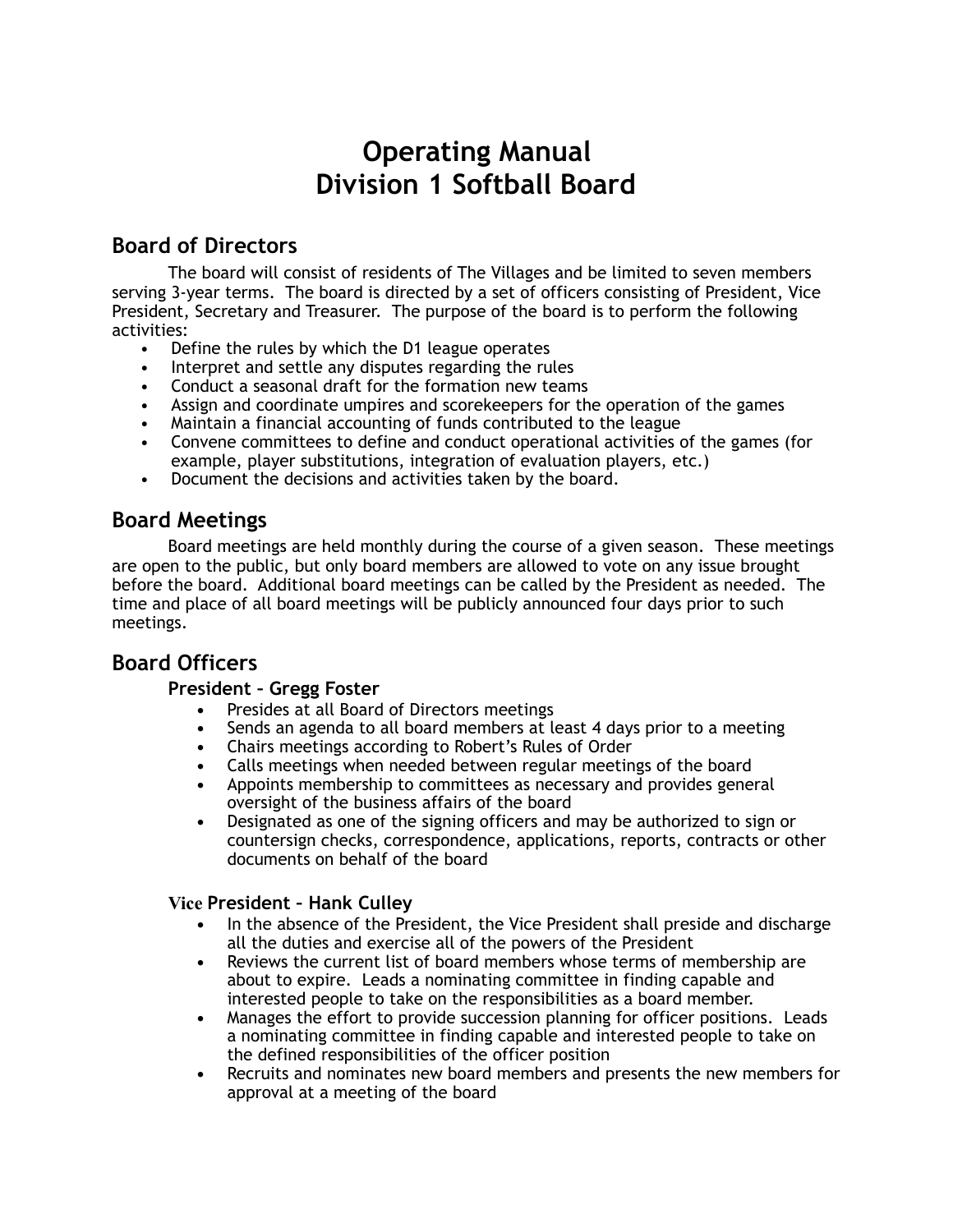**•** Acquire and maintain contact information for all players wishing to participate in the draft for a given season. The contact information includes all data contained in The Villages draft form.

### **Secretary – Gary Grodzinski**

- **•** Provide written notice of both regular and special meetings to all board members at least four days before the meeting date. An agenda of the business to be considered should be included
- Determine whether attendees at a board meeting constitute a quorum ( not to be less than four members)
- Record and transcribe minutes of the board meetings, carry on correspondence, issue notices of all meetings and preserve its records
- Maintain custody of all official documents of the board
- Give all books, paper and other property in her/his possession or control to the Secretary's successor or the President.

#### **Treasurer – Donny Meyer**

- **•** Keeps financial accounts in the name of the board
- **•** Keeps exact record of receipts and disbursements and issues receipts for monies
- received
- Receives all income and donations and disburses all debts and obligations
- Payments which exceed \$100 must be approved by the President
- Prepares a report summary of the financial operations of the previous month.

# **Committees**

## **Umpire Schedules – Dave Sellars Chairman**

- **•** Prepare a contact list of volunteers from the draft sheet for the next season
- **•** Prepare a preliminary schedule which avoids bye dates, distributes assignments equally across all teams and makes use of non-playing volunteers for early games
- **•** Send a preliminary schedule to volunteers for their review, comment and concurrence
- **•** Send a weekly reminder to the specific volunteers for that week.

#### **Scorekeeper Schedules – Dave Mamuscia Chairman**

- **•** Prepare a contact list of volunteers from the draft sheet for the next season
- **•** Prepare a preliminary schedule which avoids bye dates, distributes assignments equally across all teams and makes use of non-playing volunteers for early games
- **•** Send a preliminary schedule to volunteers for their review, comment and concurrence
- **•** Send a weekly reminder to the specific volunteers for that week.

#### **Substitute Players – Terry Dolasinski Chairman**

- **•** Prepare a contact list of substitutes from the draft sheet for the next season
- **•** Manage the use of individual subs in order to comply with the 2-use rule.
- **•** Schedule new evals as per the 2-game rule
- **•** Send a weekly reminder to the managers of the available subs.

## **Communications – Paul Pruit Chairman**